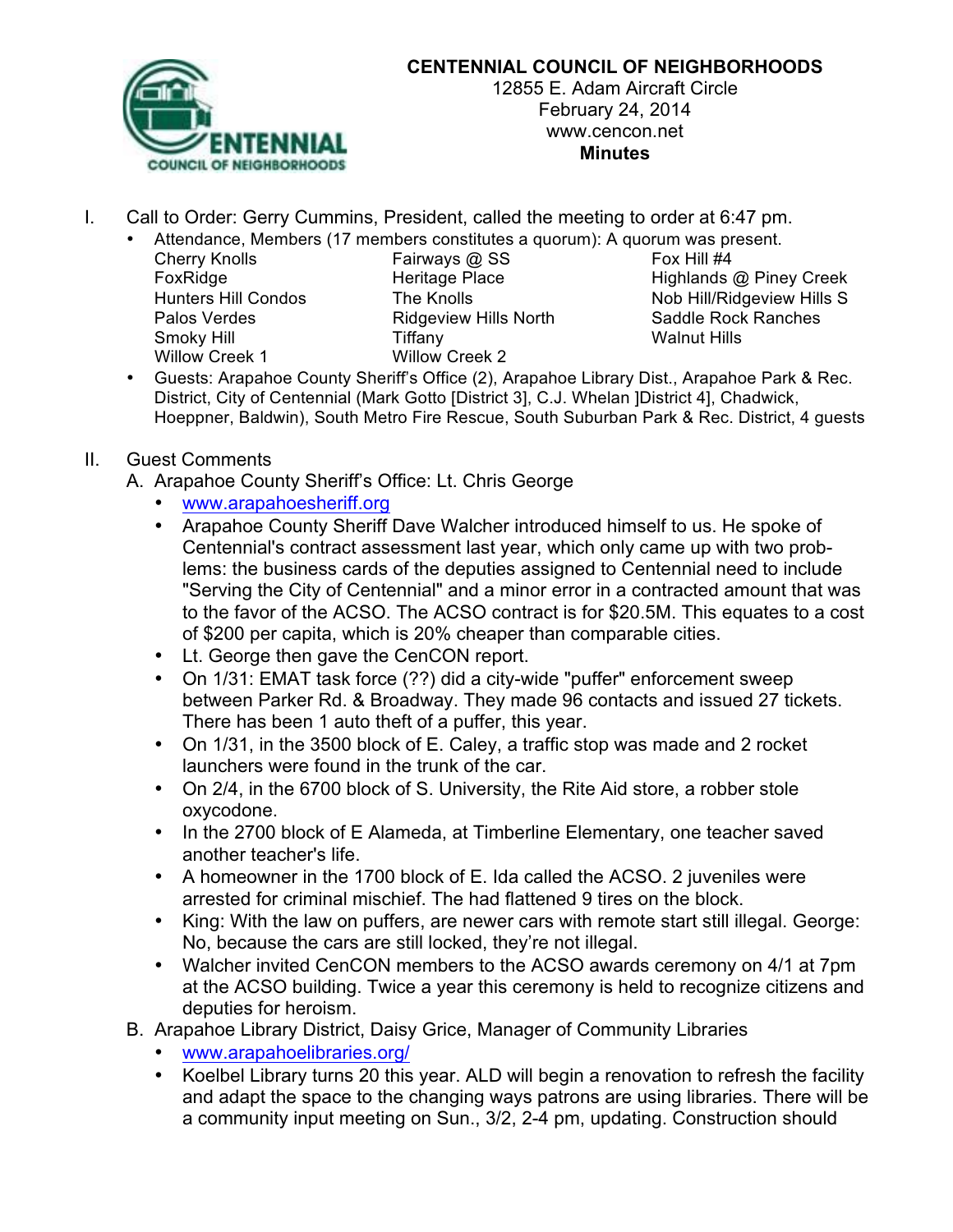start early Sept. This will be a family friendly activity. They're hoping to come up with ways to get input from children who are present.

- Book a Studio will start at Southglenn Library on 4/1. A creative maker space, The Studio, with equipment patrons can use to record and alter their own instrumental or digital music creations with easy-to-use software; a green screen for video production, and a 3D printer; also including iMacs with the Adobe Creative Cloud, iMovie & GarageBand, high-definition video cameras, a guitar, a keyboard & more.
- The new Explorer Pass service begins. ALD has purchased memberships to several Denver-area cultural institutions to make available for library card holders to check out and use. The Explorer Pass is your ticket to visit some new-to-you local cultural destinations. Using the online system, you can book a maximum of 2 passes per day up to 30 days ahead of time. To ensure availability, only 2 passes per 30 day period are available per library card. Participating organizations include: Dinosaur Ridge, the Rocky Mountain Quilt Museum, the Denver Firefighters Museum, Four Mile Historic Park and the Denver Museum of Miniatures, Dolls and Toys.
- On 4/26 at 5 pm, at the Denver Marriott Tech. Center, ALD will present Chris Howell, author and transformation specialist of ABC's Extreme Weight Loss show. He has written *Choose to Lose* and *Choose More Lose More, For Life*.
- Here's an update on Blu Ray disks. Check out was piloted and ALD will move forward with adding that as a format available from the libraries.
- C. Arapahoe Park & Rec District, DeLos Searle, Asst. District Manager
	- www.aprd.org
	- The new APRD Trail Guide is out. District residents can register for classes, etc., beginning 3/1; non-district residents can register starting 3/17.
	- The district is getting ready for spring. Their contractor Environmental Logistics will be working on outdoor properties.
	- There's a new service from APRD. Patrons can reserve Lookout Pool to have private parties. Info can be found on the website (limited times and days).
- D. Fire Districts: South Metro Fire Rescue, Becky O'Guin
	- www.cfpd.org, www.littletongov.org/fire, www.southmetro.org
	- Cunningham is expecting a new engine the end of March. Chief Rhodes is meeting with school principals in the District to discuss safety issues. Their EMS Open House will be held 5/31, more info later.
	- Littleton Fire has received a grant to put AEDs in all units. A new medic unit will be arriving. They have a tactical support team in training to carry weapons. A mini fire academy will be held this spring. They are currently working on a long term strategic plan with consultant ESCI. They're preparing for their ISO evaluation this year. They will have a live fire training with Englewood. Their planning a Blue Card for communications.
	- South Metro: The Sweetheart Ball raised \$40K for AEDs in schools & teaching hands-only CPR. They'll be holding a training for Evergreen, Littleton, South Metro, West Metro, & MetCom to all move to the same CAD system, for greater accuracy in processing 911 calls. They're holding a fire academy; applications are due mid-March. Station 31 (Havana & Orchard) is being redesigned, for construction in 2015.
- E. South Suburban Park & Rec District, Teresa Cope, Communications Director
	- www.SSPR.org
	- The **Spring Summer catalog will be in mailboxes** in early March. There are lots of new programs, as well as perennial favorites.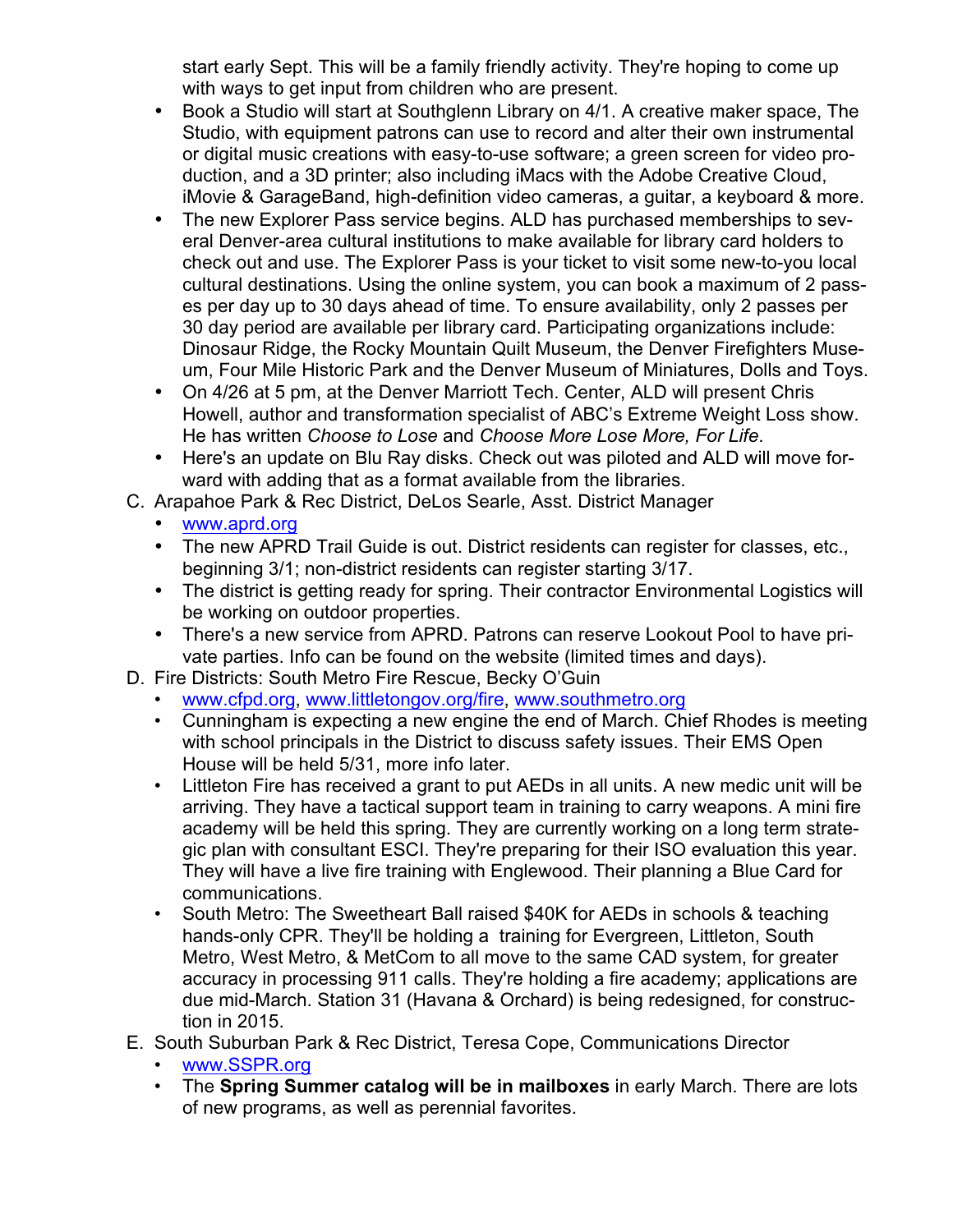- During Spring Break there will be half & full day camps at Goodson & Family Sports Center; they'll offer a variety of activities plus field trips.
- SSPRD has several new drop-in fitness classes at Goodson Rec. Center
	- o Power Yoga on Tuesday evenings
	- o Yoga Flow, later afternoon on Wednesdays
	- o Healing Pilates on Thursday mornings
- 3/7: **Mother/Son/Daughter Pirates Quest treasure hunt**, sign up online. Prizes and a pizza dinner are included.
- Kangoo jump class: Wear these special shoes and an instructor leads you through a series of jumps and bounce steps to meet your fitness goals. The class is on Tuesdays and is for kids 8 and up.
- It's sign up time for spring softball, Youth T-ball, Baseball, Lacrosse and Volleyball. Details can be found on the website.
- F. City of Centennial
	- www.centennialcolorado.com
	- Hoeppner: This year's Mayor Pro Tem is District 3 Council member Ken Lucas. He'll be sworn in 3/3.
	- The cover on the amphitheater and other enhancements to Center Park should be done by Memorial Day. The Summer Blast Off will be 6/7 to kick off the new theater.
	- Cent. 101 is going really, really well. It had twice as many applicants as slots.
	- Street sweeping starts in April.
	- Dry Creek water line work will continue to mid-summer.
	- District 2 will hold it's District Meeting on 3/18 in Koelbel Lib., 7 pm.
	- District 3 will hold a District Meeting on 3/27 at the Innovation Pavilion.
	- Groth: Our HOA got severely warned about temporary signs. We thought the HOA had some leeway on their own signage. Hoeppner: I'll check into that.
	- Kirrane: Toys R Us built too close to the lot line and now ice accumulates for a very long time on the north side of the building on E. Otero. This will be a problem for the new units at Peakview & Syracuse & Quebec & Arapahoe. The city needs to pay more attention to sun shading.
	- Gotto: Funding for Arapahoe Rd., Waco Himalaya, is finalized. During March & April city staff will meet one-on-one with homeowners along the right-of-way. There will be open houses, also. Construction should begin March, 2015.
	- Saddle Rock: Will Arapahoe be 2 lanes in each direction? Gotto: Yes. Saddle Rock: Why not just do the 6 lane project? Gotto: The City can't do it without a bond issue that would have to go to a vote of the people. This project will be paid for without borrowing money.
	- Whelan: There will be turn & accel/decel lanes. Antelope Creek under Arapahoe construction will be done this summer.
	- Bain: What about utility undergrounding? Whelan: IREA doesn't have an undergrounding process. They would have funded moving their lines, but refuse to contribute to the undergrounding.
	- Whelan: An ordinance on excessive feeding of wildlife may come forward.
	- Schlatter: Xcel undergrounding status? Gotto: The City has gotten feedback from Council and is drafting a process to come forward. Whelan: This will come back to Council in a study session and probably go back for refinement. Schlatter: It's hard not to consider other projects when you're doing such a massive project w/Arapahoe Rd.